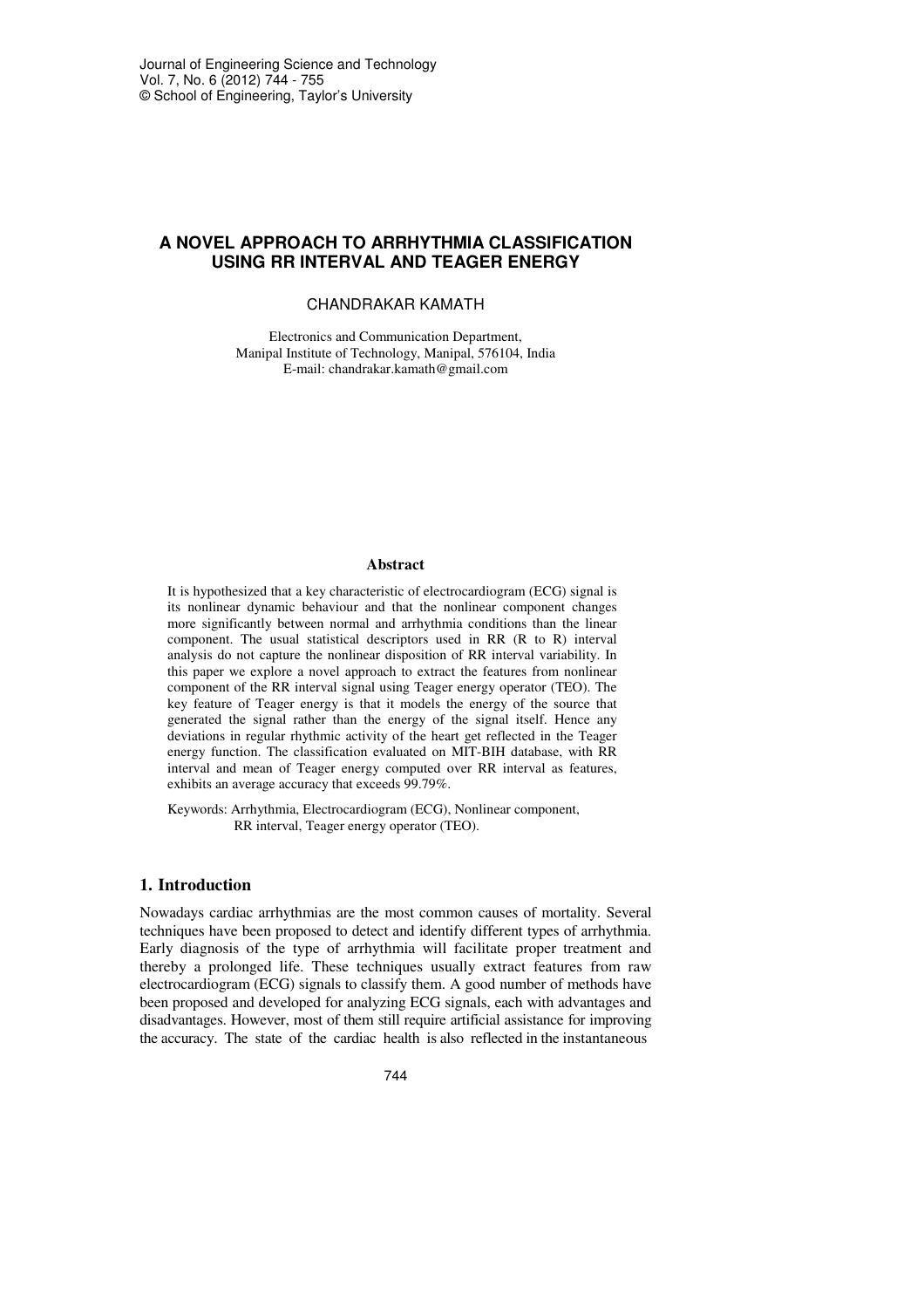| <b>Nomenclatures</b> |                                                           |  |  |  |
|----------------------|-----------------------------------------------------------|--|--|--|
| ANE                  | Average nonlinear energy, $V^2$ or $V^2$ rad <sup>2</sup> |  |  |  |
| N                    | Number of samples in NE                                   |  |  |  |
| NE                   | Nonlinear energy, $V^2$ or $V^2$ rad <sup>2</sup>         |  |  |  |
| n                    | Integer index                                             |  |  |  |
| $\boldsymbol{x}$     | Variable used to do the prediction                        |  |  |  |
| x(n)                 | Discrete time signal, V                                   |  |  |  |
|                      | Variable to be predicted                                  |  |  |  |
|                      |                                                           |  |  |  |
|                      | Greek Symbols                                             |  |  |  |
| ε                    | Error                                                     |  |  |  |

(beat-to-beat) heart rate, which defined as the inverse of RR interval (interval between two R peaks) multiplied by 60. Heart rate variability (HRV), which is concerned with variation of RR interval from one beat to another, is a very popular non-invasive tool for assessing the functioning of autonomic nervous system, especially the sympathovagal balance. In the literature it is found that lot of research has gone into HRV analysis to investigate how the fluctuations in heart rate influence sympathetic and parasympathetic activities. However, not much is found where RR interval is used for arrhythmia classification. Traditionally HRV is evaluated using time domain measures (like, mean of RR intervals or its standard deviation), frequency domain measures (like, parametric and nonparametric methods for calculation of power spectral densities) or Poincaré plot indices as cited below.

Heart rate (HR) spectral analysis has been tried by Bruce Pomeranz et al. to assess the autonomic function [1]. They find that the low frequency fluctuations in supine position are mediated by parasympathetic nervous system. In standing position the low frequency fluctuations increase and are mediated by both sympathetic and parasympathetic nervous systems. However, in standing position the high frequency fluctuations decrease and are mediated by parasympathetic nervous system. Varoneckas has measured the level of autonomic HR control and sympathovagal balance using analysis of HR spectral components [2]. He also has assessed cardiovascular function and fatigue restoration cycle using HR Poincaré plots. King Leong et al. in a study of power spectrum of HRV found that the analysis leads to three spectral bands, namely, very low frequency (VLF), low frequency (LF) and high frequency (HF) [3]. They showed that the area under LF curve reflects cardiac sympathetic activity and that under HF reflects parasympathetic activity. Spectral measures, time domain measures and Poincaré plot measures have all been used to differentiate among different levels of obesity [4]. In their work it was found that all parameters reflecting parasympathetic tone (High frequency band, root mean square successive difference, proportion of successive normal-to-normal intervals, and scatter plot width) were significantly reduced in the case obese group compared to lean group. Gavin Sandercock et al. investigated the role of HRV in the prognosis for different modes of death in chronic heart failure [5]. They concluded from their findings that different HRV measurements predict different modes of death in chronic heart failure. Poincaré techniques to analyse HRV in infants in particular, congenital heart defects have been tried by Smith et al. [6]. They used SD1, SD2 and SD1/SD2, short term, long term, and randomness descriptors respectively, to characterise HRV and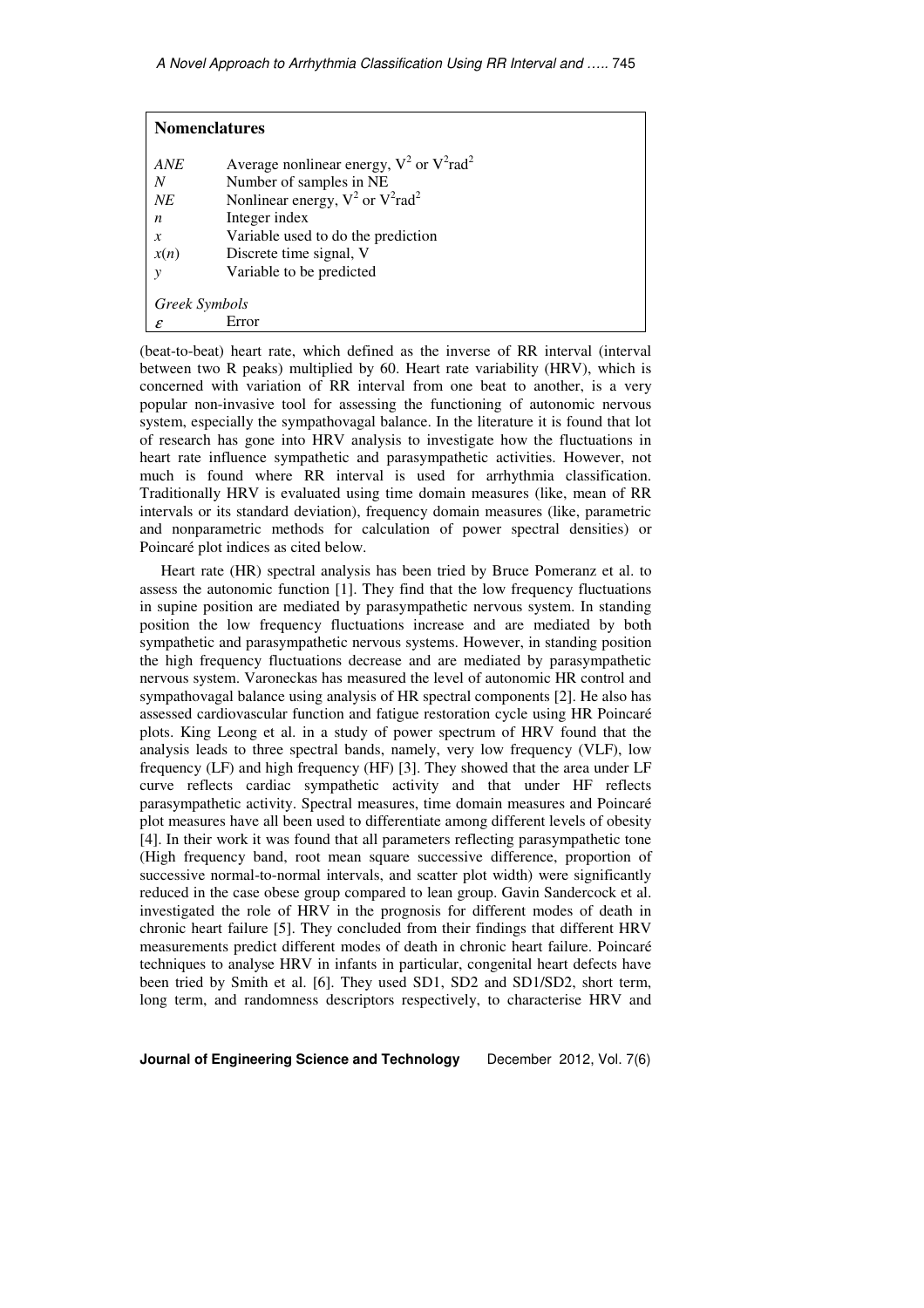separate normal from those with congenital heart defects. In a new approach chaotic features of HR and its spectrum have been used by Guo-Qiang Wu et al. to evaluate health, aging, and heart failure [7]. They conclude that their approach is quantitatively superior to approximate entropy and other nonlinear methods. In the literature not much research is seen in the classification of ECG signal into different types of arrhythmia using HRV or RR interval signal. Some, using RR interval signal for classification, are quoted below.

Arrhythmia classification using RR interval as a feature was tried by Tsipouras et al. [8]. A three RR interval sliding window classifies the middle beat into one of the five arrhythmic classes. The method when evaluated using MIT-BIH arrhythmia database exhibited an accuracy of 95.85%. In another work by the same authors the classification included four arrhythmic classes and six rhythm types [9]. With HRV as a base signal, Jacobson introduced the wavelet transform decomposition as a means of signal characterization for enhanced classification [10]. Using correlation coefficient and RR interval as feature vectors ECG beats were classified by Chiu et al. [11]. They found the method to be suitable for classification into premature atrial or ventricular beats. Tushar et al*.* employ curvilinearity of indices of HRV to identify congestive heart failure (CHF) patients from normal subjects [12]. Statistical parameters derived from RR interval signal have been used to classify arrhythmia [13]. But the analytical approach has lead to an accuracy of about 66% only. In another study by the same authors four nonlinear parameters, one from RR interval Poincaré plot, were considered for arrhythmia classification and the accuracy went up to 93.13% [14]. Khaled et al. [15], and Thuraisingham [16], have proposed a method using RR interval signal to distinguish CHF patients from normal subjects. Mahesh et al. have attempted to classify cardiac disease using HR signal [17]. Thalange et al. employ linear and nonlinear parameters to identify abnormalities like Creighton University Ventricular Tachyarrhythmia (CUVT), Malignant Ventricular Arrhythmia Ectopic Database (MVA) and ST Change (ST) [18]. Generalized discriminant analysis (GDA) reduced feature technique was tried by Yaghouby et al. to classify cardiac abnormalities using reduced features of heart rate variability signal. Nine linear and nonlinear features extracted from HRV are brought down to three using GDA [19]. Four types of cardiac arrhythmias including left bundle branch block, first degree heart block, supraventricular tachyarrhythmia and ventricular trigeminy were discriminated by neural network and reduced features with a very high accuracy of nearly 100%.

For more than three decades computer-aided systems have been used for the classification of ECG beats. In designing such systems the most important aspect is the integration of a suitable feature extractor and a pattern classifier. When we perform pattern classification, to meet higher accuracy it is not adequate if we have the best pattern classification system. It is found that performance of most classifiers degrades when some of the selected features are redundant. This can happen, for example, when selected features are correlated. The selected features must be capable of separating the classes at least to some useful degree. Otherwise they become irrelevant. It is important that the selected features must be screened for redundancy and irrelevancy. Also the number of extracted features must be small. Otherwise it will add on to a longer processing time. Hence it can be concluded that even the extracted feature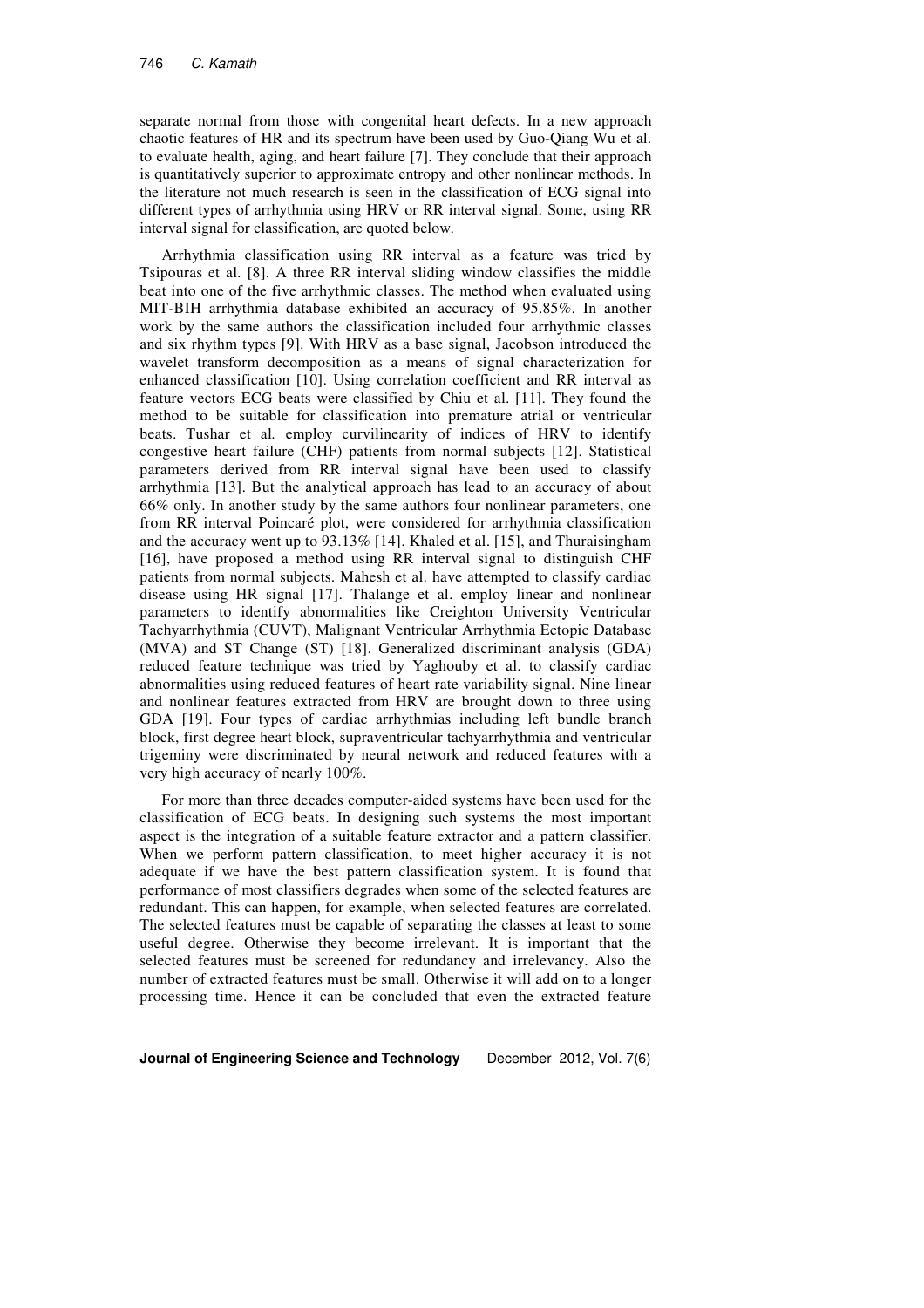vector set must be relevant, non-redundant (uncorrelated), significant and informative. Different methods can be used to extract diverse features from the same raw data. Therefore, many a time pattern classification turns out to be a problem of classification *with smallest number* of extracted features. In fact, the issue of selecting an optimal set of relevant features plays an important role in pattern classification.

We hypothesize that a key characteristic of electrocardiogram (ECG) signal is its nonlinear dynamic behaviour and that the nonlinear component changes more significantly between normal and arrhythmia conditions than the linear component. This study gives an insight into capturing the nonlinear dynamics of the heart from the RR interval signal and exploits it in the classification of arrhythmia. The rationale behind choosing RR interval signal for analysis, rather than ECG itself, is RR interval signal is less susceptible to noise than the latter. The usual statistical descriptors used in RR interval analysis do not capture the nonlinear disposition of RR interval variability. We explore a novel approach to extract the features from nonlinear component of the RR interval time series using Teager energy operator (TEO) and classify the ECG signals into normal and various ventricular arrhythmia (left bundle branch block (LBBB), right bundle branch block (RBBB), prematureventricular contraction (PVC) and paced beats), using *only two* features. Since Teager energy function accounts for the energy of the system that generated the signal and not the energy of the signal itself [20, 21], disturbances in the site and frequency of impulse generation and conduction path during the rhythmic activity of the heart manifest in the TEO energy function.

HRV analysis usually commences with the ventricular complex, QRS complex, which is the most significant wave. The normal QRS complex is due to the triggering from sino-atrial (SA) node and proper propagation through the conduction path in the ventricles. Under certain abnormal conditions it is found that triggering from ectopic centres and blocks in the conduction path change the course of the propagation front and lead to QRS complexes with wide and bizarre waveforms related to premature-ventricular contraction (PVC) and left and right bundle branch blocks (LBBB, RBBB) or ST segment elevation. Such complexes will not be related to a preceding P wave. In this case the signal energy gets spread over a longer duration in time domain.

A scatter plot of RR interval and mean of Teager energy function computed over RR interval reveals an excellent separation of the clusters for normal and arrhythmia signals. Further, it is found that the plot also shows an excellent separation among different arrhythmias. This brings out significant differences in the qualitative as well as quantitative analysis of the normal and pathological cases there by facilitating a better classification. Analysis of covariance (ANOCOVA) is performed to study the relationship between RR interval and mean of Teager energy, and how this relationship has changed from normal to arrhythmia. The resulting F-statistics and *p*-value show that the normal and various arrhythmic classes are distinctly different from one another. This further substantiates the discriminating capability of the selected features for classification of ECG beats. Finally the validation of the new approach is carried out on MIT-BIH database using ANN. The classification evaluated, with only two features, RR interval and mean Teager energy computed over RR interval, exhibits an average accuracy that exceeds 99.79%.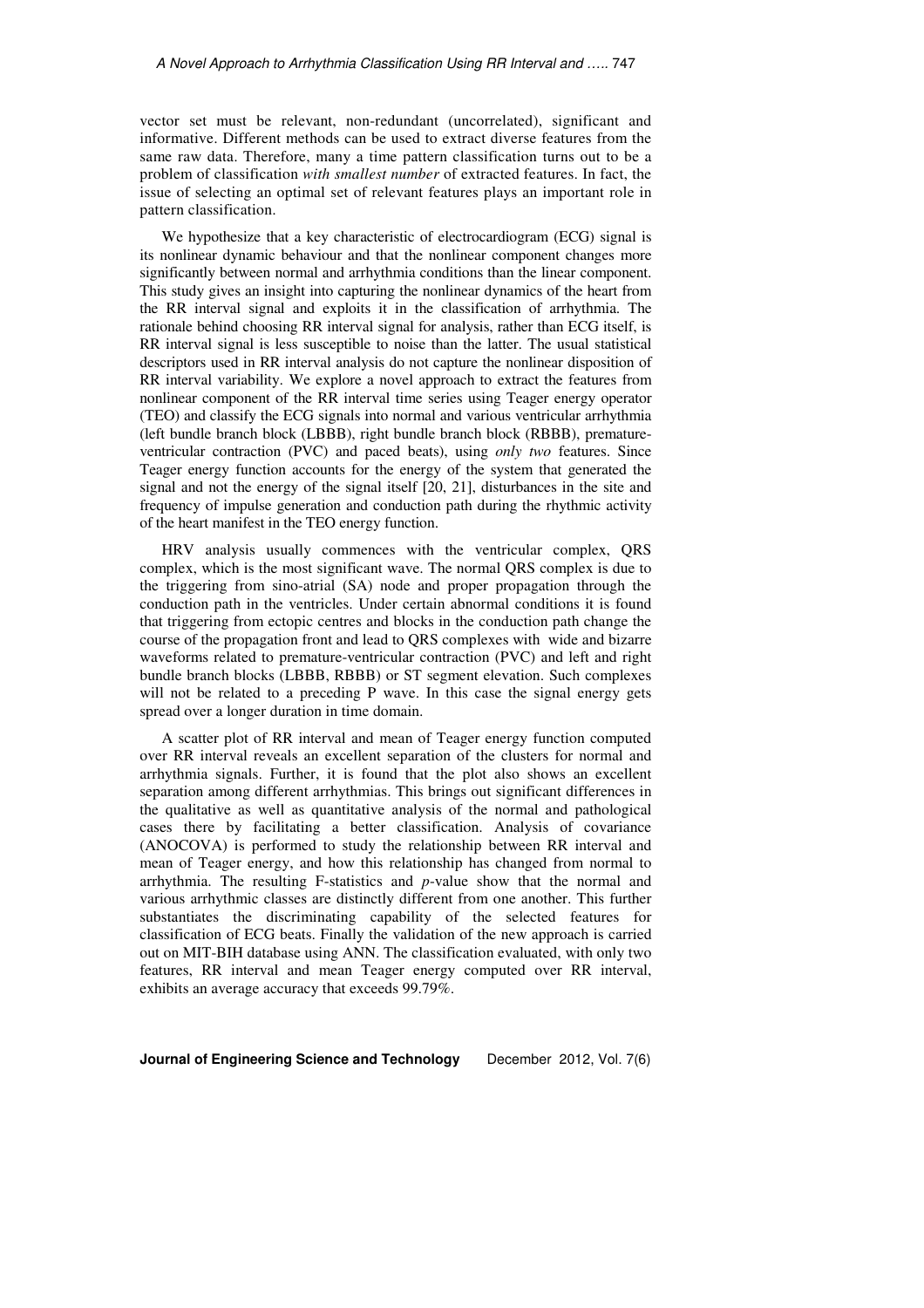### **2. Methods and Materials**

#### **2.1. ECG records**

In this study the ECG records used are from MIT-BIH database. The work involved 6 ECG records from normal sinus rhythm database and 6 ECG records from arrhythmia database. From each record the modified lead II was only considered for analysis. The resolution is 200 samples per mV. The sampling frequency of normal sinus rhythm data is 128 Hz and that of arrhythmia data is 360 Hz. A total of 13592 beats from MIT-BIH data base were analyzed. Out of these 11093 were normal beats from normal sinus rhythm data base and 2499 were arrhythmia beats from arrhythmia data base. The arrhythmia beats included 737 paced beats, 654 left bundle branch block (LBBB) beats, 456 right bundle branch block (RBBB) beats and 652 premature-ventricular contraction (PVC) beats.

### **2.2. R-peak detection**

RR interval analysis usually begins with detection of QRS complex, in particular, R-peak and a good number of different methods have been proposed for *R*-peak detection over last decade [22-25]. In this work the R-peak detection algorithm uses the approach proposed by Benitez et al. [23]. The ECG signal is filtered to remove muscle noise and differentiated using a three-point central difference filter to remove base line drift, and motion artifacts. The differentiation suppresses lower amplitude P and T waves while enhances QRS complex. Hilbert transform is then applied to the differentiated ECG. The peaks of this processed signal exactly coincide with the time of occurrence of the R peaks. An adaptive threshold is used to detect the *R* peaks.

#### **2.3. Teager energy operator (TEO) and nonlinear energy function**

TEO is a non-linear energy tracking operator widely used in speech applications [26, 27]. An important property of TEO is that it is characterized by a time resolution that can track rapid changes in the energy (squared product of amplitude and frequency) of the signal. This is attributed to the fact that TEO operation is almost instantaneous as it uses only three samples and hence, is most suitable for real time applications. Thus besides energy, the operator can also track amplitude envelope and instantaneous frequency. Although the energy of any two tones at different frequencies, but equal amplitude, is same, the energy required to generate the two tones are different. The specialty of TEO is that it measures the energy of the system that generated the signal based on mechanical and physical considerations rather than the energy of the signal itself [20, 21]. Thus the advantage of using TEO is that it models the energy of the non-linear system that generated the ECG signal. Hence disturbances in impulse generation and conduction path get reflected in the Teager energy function.

Much of the earlier work on TEO was carried out by Maragos and his coworkers [26-28]. The original Teager-Kaiser nonlinear energy (*NE*) for discrete time signal  $x(n)$  is given by [28],

 $NE{x(n)} = x^2(n) - x(n-1)x(n+1)$  (1)

The average nonlinear energy in time domain, *ANE*, is defined as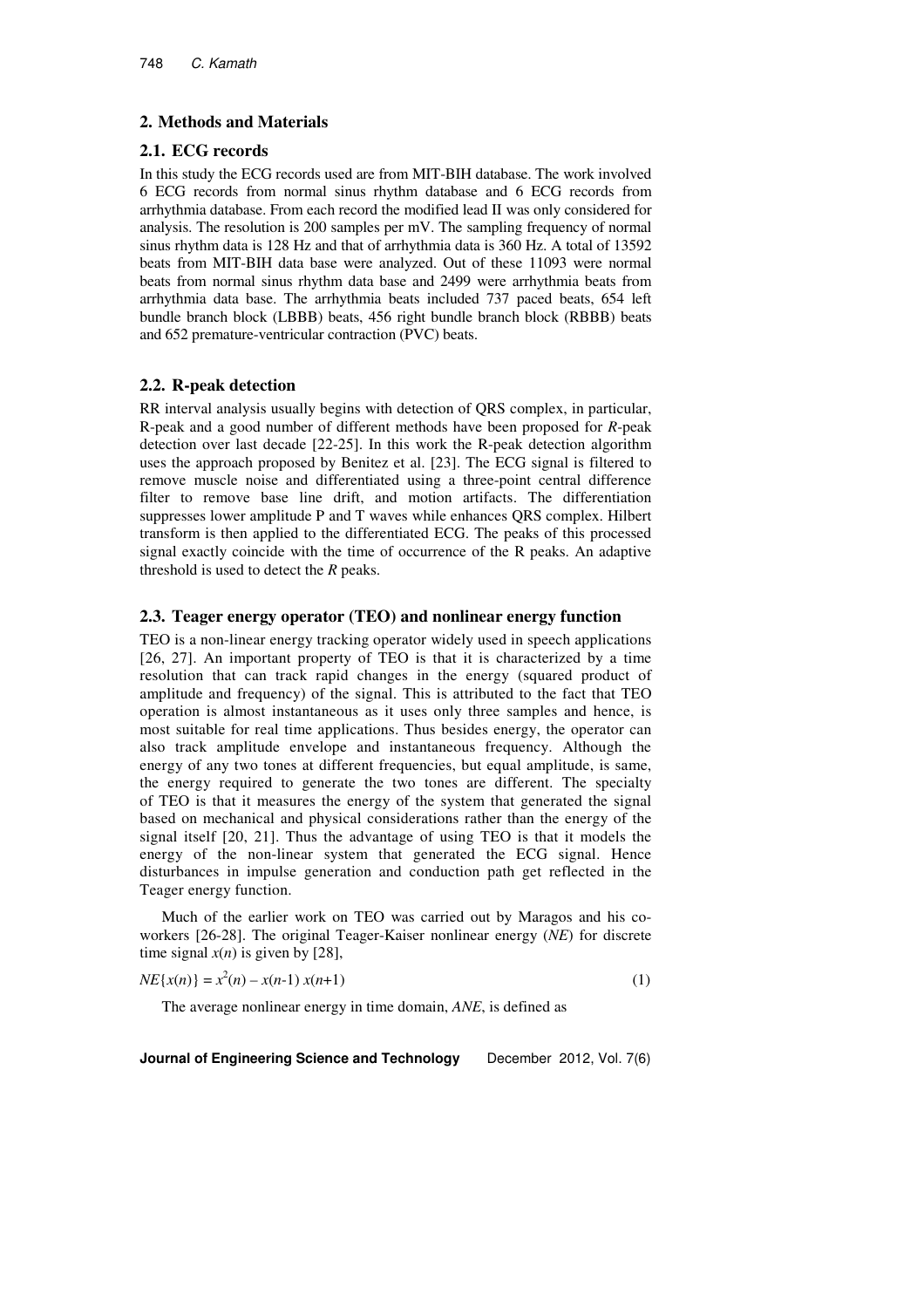### $ANE = (\sum NE\{x(n)\}) / N$  (2)

where the summation is carried out over *N* samples in *NE*. *ANE*, the mean of the Teager energy function provides a means for evaluating nonlinear dynamics of ECG signal in the time domain. In this study *ANE* is evaluated over each RR interval. This is used as one of the two features, the other being RR interval itself, in the scatter plot for classification.

### **2.4. Analysis of covariance (ANOCOVA)**

ANOCOVA is a technique for analyzing grouped data, each group having a response  $(y,$  the variable to be predicted) and a predictor  $(x,$  the variable used to do the prediction). Using ANOCOVA, each *y* (mean of Teager energy) is modeled as a linear function of  $x$  (RR interval), with the coefficients of the line possibly varying from group to group. To study the relationship between RR interval and mean of Teager energy, and how this relationship has changed from normal to arrhythmia, 'separate line model' is tried for each class. MATLAB provides a statistical tool box to carry out this analysis. The results of this analysis are shown up in two tables, one for straight line coefficients and the second for test results, displaying F-statistics and *p*-value.

#### **2.5. Neural networks for classification**

To show the efficacy of selected features in separating classes scatter plots and ANOCOVA are used. However, since artificial neural networks have proved themselves as proficient classifiers and are particularly well suited for addressing non-linear problems we chose neural network. In this paper neural network is used as a classifier to identify if a given ECG beat belongs to normal class or one among the arrhythmia class based on the selected feature vectors. The two feature vectors will serve as inputs to the neural network and the class is the target. Given an input, the neural network is expected to identify if the beat is normal or arrhythmic (PVC, paced, LBBB, or RBBB). This is achieved through training the neural network by presenting previously recorded inputs and tuning the network to produce the desired targeted outputs.

Once the neural network is set up the samples are automatically divided into training, validation and test sets. The training set is used to teach the network. Training continues as long as the network continues improving on the validation set. The test set provides a completely independent measure of network accuracy.

To understand how the various procedures are applied to arrive at ECG classification, a flowchart is outlined in Fig. A-1 of *Appendix A*.

### **3. Results and Discussion**

Figures 1 through 4 illustrate scatter plots used to show the qualitative results of the validity of appropriate choice of features and their impact on the separation of the beats into normal and one of the arrhythmic beats (PVC, paced, LBBB, or RBBB). These plots reveal an excellent separation of the features for normal from those of arrhythmia beats. A combined scatter plot of RR interval vs. mean of Teager energy for all types of beats is depicted in Fig. 5. A total of 13592 beats from MIT-BIH data base were analyzed. Out of these 11093 were normal beats from normal sinus rhythm data base and 2499 were arrhythmia beats from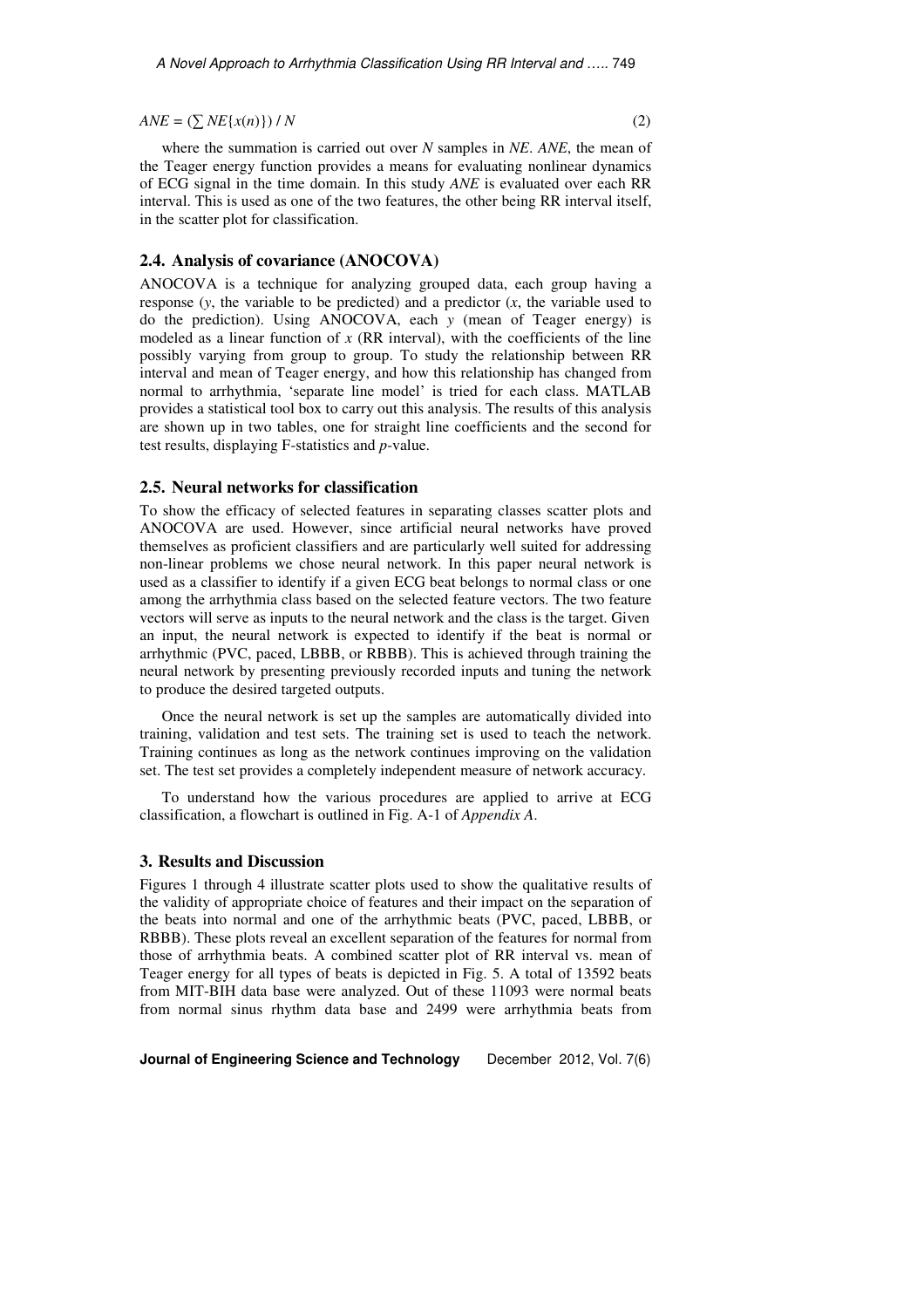arrhythmia data base. The plot reveals an excellent separation of the features for normal from those of arrhythmia beats on visual inspection. There is also an excellent discrimination among different arrhythmia beats.



**Fig. 1. Scatter Plot of RR Interval vs. Mean Teager Energy for Normal and Paced Beats. 'O' – Normal Beats and '+' – Paced Beats.** 



**Fig. 2. Scatter Plot of RR Interval vs. Mean of Teager Energy for Normal and PVC Beats. 'O' – Normal Beats and '.' – PVC Beats.**



**Fig. 3. Scatter Plot of RR Interval vs. Mean of Teager Energy for Normal and LBBB Beats. 'O' – Normal Beats and 'x' – LBBB Beats.**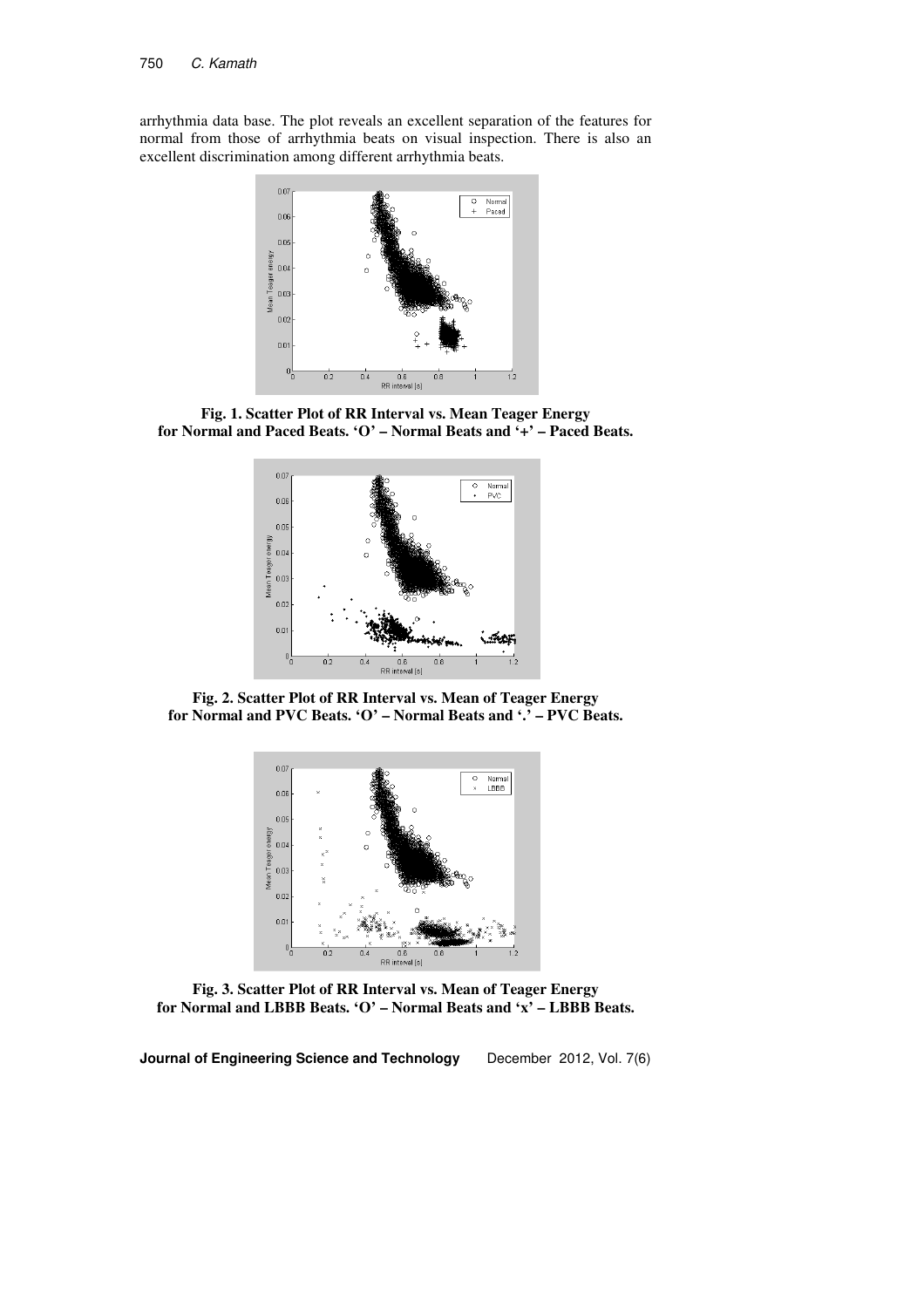

**Fig. 4. Scatter Plot of RR Interval vs. Mean of Teager Energy for Normal and RBBB Beats. 'O' – Normal Beats and '\*' – RBBB Beats.**



**Fig. 5. A Combined Scatter Plot of RR Interval vs. Mean of Teager Energy for Different Types of Beats. 'O' – Normal Beats; '+' – Paced Beats; '.' – PVC Beats; 'x' – LBBB Beats; '\*' – RBBB Beats.**

To substantiate the discriminating capability of the selected features for classification of ECG beats we use the ANOCOVA and the resulting plot is depicted in Fig. 6. The coefficients of the five straight lines, one for each ECG class, appear in the Table 1 titled ANOCOVA coefficients. It can be seen that the slopes are roughly -0.0247, with a small deviation for each group. The separate lines that fit the different ECG classes are described by the following equations.

Normal:  $y = (0.0303+0.0674) + (-0.0247-0.0695) x + \varepsilon$ Paced :  $y = (0.0303 - 0.0216) + (-0.0247 + 0.0232) x + \varepsilon$ LBBB :  $y = (0.0303 - 0.0194) + (-0.0247 + 0.0169) x + \varepsilon$  (3) RBBB : *y* = (0.0303-0.0081) + (-0.0247+0.0090) *x* + ε PVC :  $y = (0.0303 - 0.0183) + (-0.0247 + 0.0203) x + \varepsilon$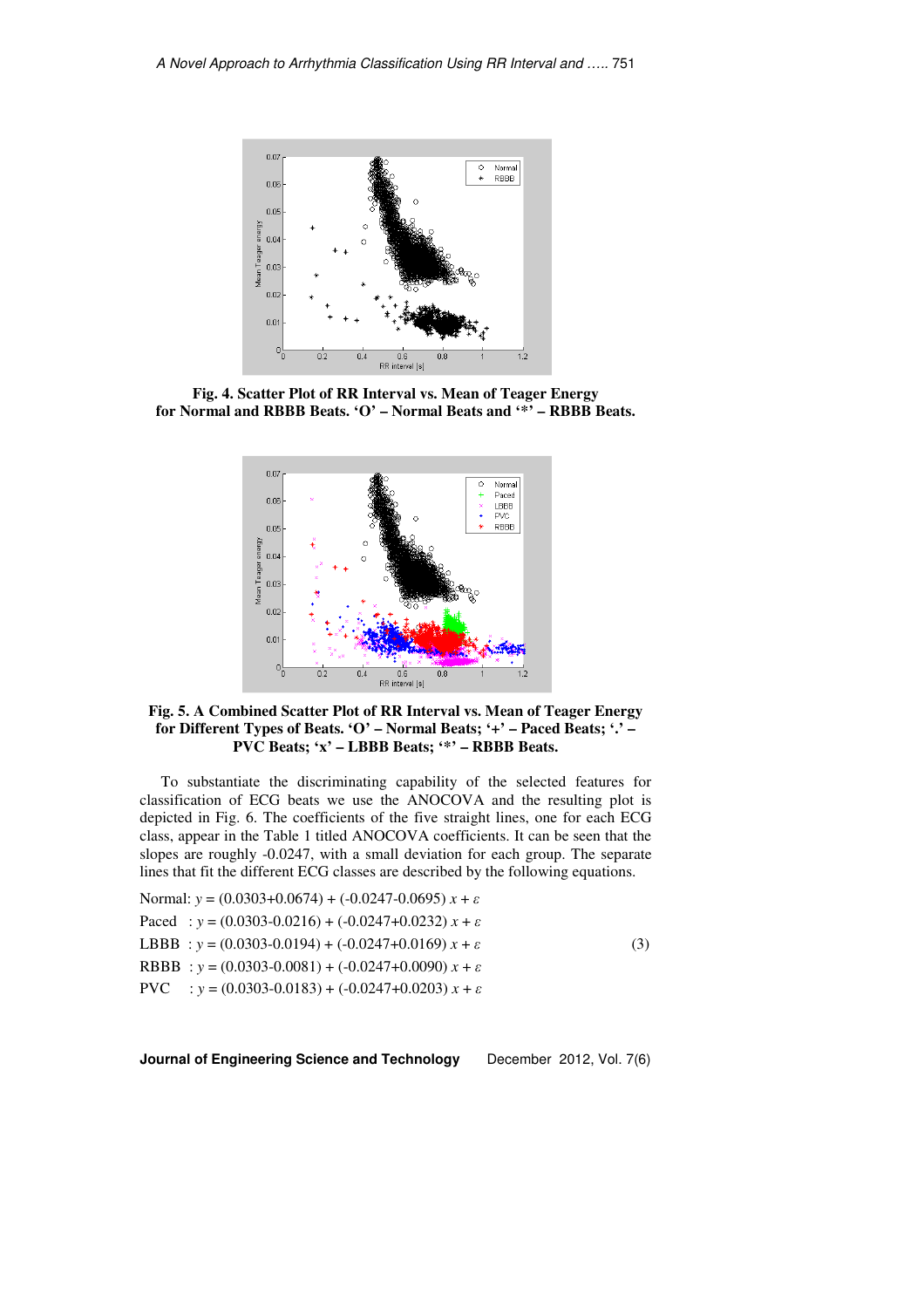| Term             | Estimate  | Std. Err. | т        | Prob> T  |
|------------------|-----------|-----------|----------|----------|
| <b>Intercept</b> | 0.0303    | 0.00036   | 84.64    | 0        |
| Normal           | 0.0674    | 0.00072   | 93.01    | 0        |
| Paced            | $-0.0216$ | 0.00044   | $-49.47$ | 0        |
| LBBB             | $-0.0194$ | 0.00058   | $-33.38$ | 0        |
| <b>RBBB</b>      | $-0.0081$ | 0.00113   | $-7.17$  | 0        |
| <b>PVC</b>       | $-0.0183$ | 0.00047   | $-38.86$ | 0        |
| <b>Slope</b>     | $-0.0247$ | 0.00047   | $-52.45$ | 0        |
| Normal           | $-0.0695$ | 0.00108   | $-64.39$ | 0        |
| Paced            | 0.0232    | 0.00053   | 43.56    | 0        |
| LBBB             | 0.0169    | 0.00072   | 23.56    | $\Omega$ |
| <b>RBBB</b>      | 0.009     | 0.00145   | 6.20     | 0        |
| PVC              | 0.0203    | 0.0006    | 33.96    | 0        |



**Table 1. ANOCOVA Coefficients.** 



**Fig. 6. ANOCOVA Analysis of Different ECG Classes.** 

Although the straight lines have nearby slopes, the interaction index =  $ECG \times$ RR interval in Table 2. expresses the difference in slopes. This is confirmed by a large F-statistic = 1295.8 and a very small  $p$ -value = 0. This implies that the slopes are significantly different and so also the different ECG classes. Figure 7 illustrates multiple comparisons of slopes which again confirm that all classes (normal and four types of arrhythmia) are distinctly different.

In practice a variety of classifiers are available. However, as explained earlier for want of a better classifier we resorted to neural network. The same ECG records from MIT-BIH were used, among which 11093 were normal beats and 2499 were arrhythmia beats. In the testing phase out of 498 normal beats 2 were incorrectly classified as abnormal beats and out of 465 arrhythmia beats all were rightly classified as arrhythmia beats. The results exhibited an average accuracy that exceeded 99.79%.

| <b>Table 2. Anova Test Results.</b> |         |         |                            |          |  |  |  |  |
|-------------------------------------|---------|---------|----------------------------|----------|--|--|--|--|
| d.f.                                | Sum Sq  | Mean Sq | $\mathbf{F}$               | Prob>F   |  |  |  |  |
|                                     |         |         | 11015.82                   | - 0      |  |  |  |  |
|                                     | 0.01998 |         | 764.46                     |          |  |  |  |  |
|                                     | 0.13548 | 0.03387 | 1295.98                    | $\theta$ |  |  |  |  |
| 6479                                | 0.16932 | 0.00003 |                            |          |  |  |  |  |
|                                     |         |         | 1.15156 0.28789<br>0.01998 |          |  |  |  |  |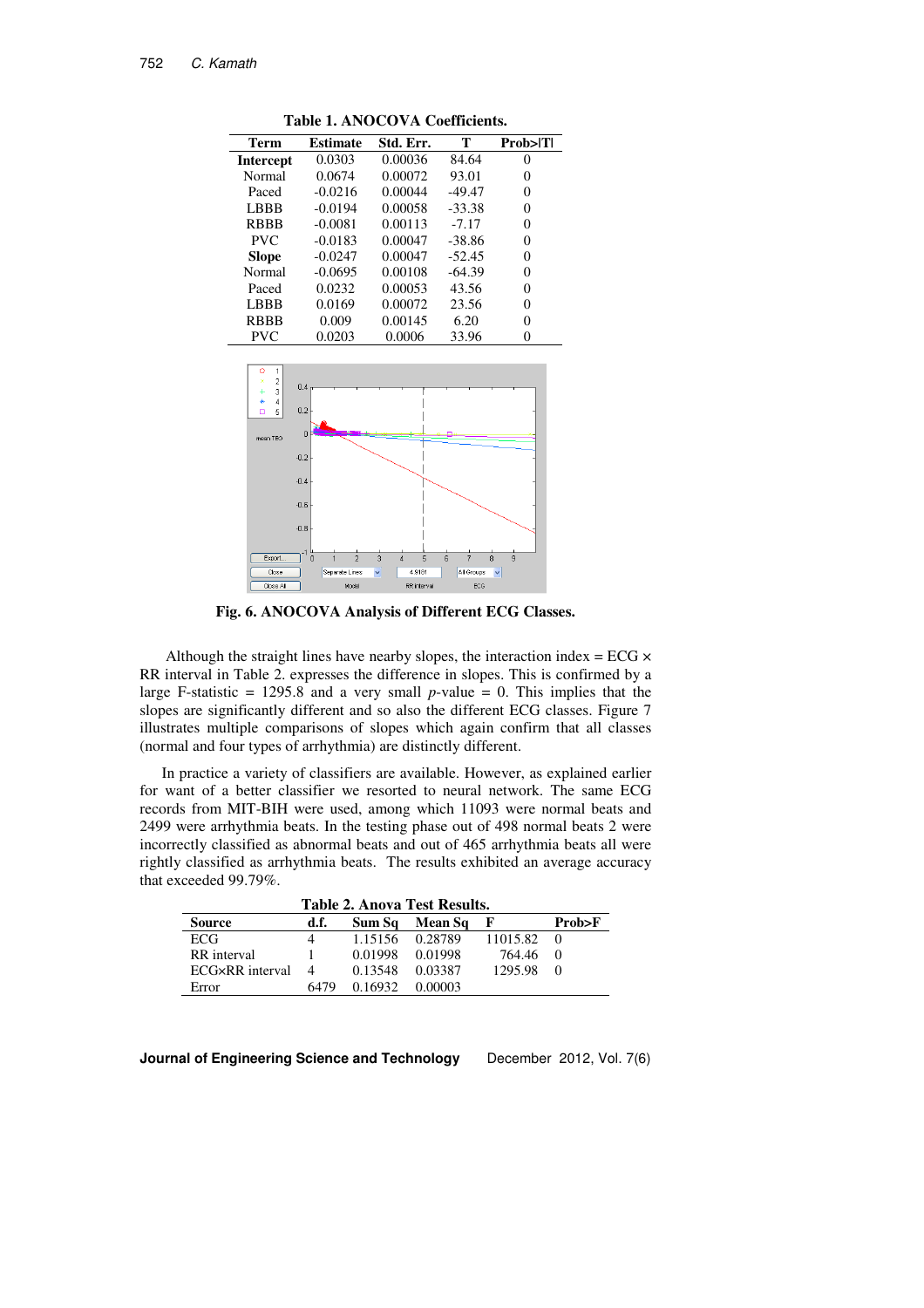

**Fig. 7. Multiple Comparisons of Slopes.**

## **4. Conclusions**

A novel approach to extract nonlinear component of RR interval signal and its efficacy in the classification of arrhythmia is discussed. The classification accuracy achieved through only two features, RR interval and mean Teager energy, is comparable to that obtained by others using a large number of parameters. Further, since Teager energy can track rapid changes in energy, instantaneous amplitude and instantaneous frequency of the signal, there is scope for new descriptors which can capture nonlinear dynamics, to be defined. This in turn can enhance both diagnostic and prognostic indicators of the cardiovascular problems.

### **References**

- 1. Pomeranz, B.; Macaulay, R.J.; Caudill, M.A.; Kutz, I.; Adam, D.; Gordon, D.; Kilborn, K.M.; Barger, A.C.; Shannon, D.C.; Cohen, R.J.; and Benson, H. (1985). Assessment of autonomic function in humans by heart rate spectral analysis. *AJP - Heart and Circulatory Physiology*, 248(1), H151-H153.
- 2. Varoneckas, G. (1999). Analysis of heart rate variability during sleep as a tool for assessment of cardiovascular adaptability and fatigue in sleep-wake cycle. *RTO HFM workshop*, 22(1), 22-27.
- 3. Leong, K.S.; Mann, P.; Wallymahmed, M.; Macfarlane, I.A.; and Wilding, J.P.H. (2000). Abnormal heart Rate Variability in adults with growth hormone deficiency. *Journal of Clinical Endocrinology & Metabolism*, 85(2), 628-633.
- 4. Rabbia, F.; Silke, B.; Conterno, A.; Grosso, T.; De Vito, B.; Rabbone, I.; Chiandussi, L.; and Veglio, F. (2003). Assessment of cardiac autonomic modulation during adolescent obesity. *Obesity Research*, 11(4), 541-548.
- 5. Sandercock, G.R.H.; and Brodie, D.A. (2006). The role of heart rate variability in prognosis for different modes of death in chronic heart failure. *Pacing and Clinical Electrophysiology* (*PACE*), 29(8), 892-904.
- 6. Smith, R.L.; Wathen, E.R.; Abaci, P.C.; Von Bergen, N.H.; Law, I.H.; Dick II, M.D.; Connor, C.; and Dove, E.L. (2009). Analyzing heart rate variability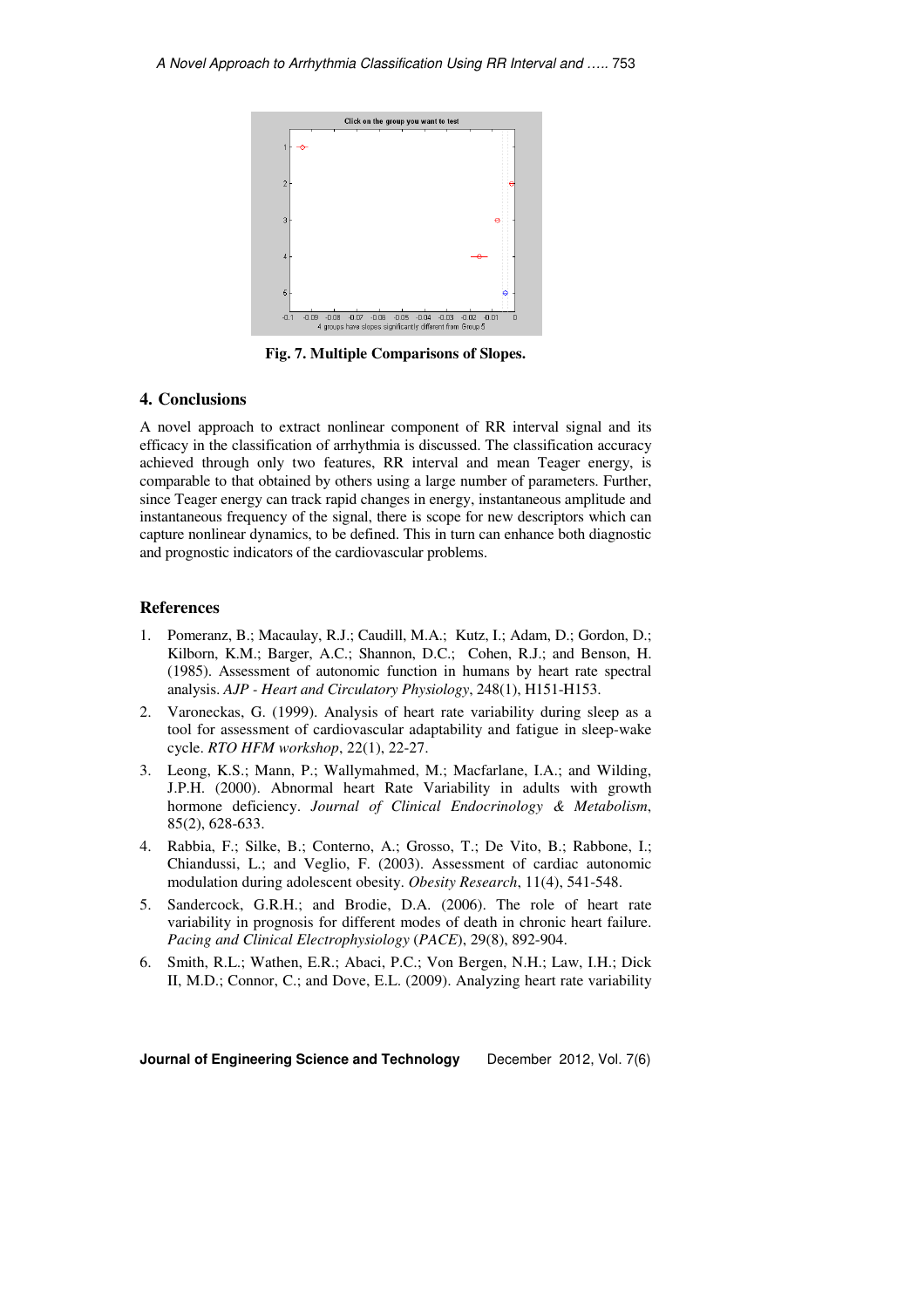in infants using nonlinear Poincaré techniques. *Computers in Cardiology*, 36, 673-676.

- 7. Wu, G.-Q; Arzeno, N.M.; Shen, L.-L.; Tang, D.-K.; Zheng, D.-A.; Zhao, N.- Q.; Eckberg, D.L.; and Poon, C.-S. (2009). Chaotic signatures of heart rate variability and its power spectrum in health, aging and heart failure*. Plos one*, 4(2), 1-9.
- 8. Tsipouras, M.G.; Fotiadis, D.I.; and Sideris, D. (2002). Arrhythmia classification system using RR-interval duration signal. *Computers in Cardiology,* 29, 485-488.
- 9. Tsipouras, M.G., Fotiadis, D.I.; and Sideris, D. (2005). An arrhythmia classification system based on the RR-interval signal. *Artificial Intelligence in Medicine*, 33(3), 237-250.
- 10. Jacobson, M.L. (2003). Analysis and classification of physiological signals using wavelet transforms. *ICECS 2003, Proceedings of the* 2003 10*th IEEE International Conference on Electronics, Circuits and Systems*, 2, 906-909.
- 11. Chiu, C.-C.; Lin, T.-H.; and Liau, B.-Y. (2005). Using correlation coefficient in ECG waveform for arrhythmia detection. *Biomedical Engineering applications, Basis and Communications*, 17(3), 147-152.
- 12. Thakre, T.P.; and Smith, M.L. (2006). Loss of lag-response curvilinearity of indices of heart rate variability in congestive heart failure. *BMC Cardiovascular Disorders*, 6(27), 1-10.
- 13. Anuradha, B.; Suresh Kumar, K.; and Veera Reddy, V.C. (2008). Classification of cardiac signals using time domain methods. *ARPN Journal of Engineering and Applied Sciences*, 3(3), 7-12.
- 14. Anuradha, B.; and Veera Reddy, V.C. (2008). Cardiac arrhythmia classification using fuzzy classifiers. *Journal of Theoretical and Applied Information Technology*, 4(4), 353-359.
- 15. Khaled, A.S.; Owis, M.I.; and Mohamed, A.S.A. (2006). Employing timedomain methods and Poincaré plot of heart rate variability signals to detect congestive heart failure. *International Journal of Bioinformatics and Medical Engineerin*g (*BIME*), 6(1), 35-41.
- 16. Thuraisingham, R.A. (2009). A classification system to detect congestive heart failure using second-order difference plot of RR intervals. *Cardiology Research and Practice*, Article ID 807379, 1-7.
- 17. Mahesh, V.; Kundaswamy, A.; Vimal, C.; and Sathish, B. (2010). Cardiac disease classification using heart rate signals. *International Journal of Electronic Healthcare*, 5(3), 211-230.
- 18. Thalange, A.V.; and Mergu, R.R. (2010). HRV analysis of arrhythmias using linear–nonlinear parameters. *2010 International Journal of Computer Applications*, 1(12), 71-76.
- 19. Yaghouby, F.; Ayatollahi, A.; and Soleimani, R. (2009). Classification of cardiac abnormalities using reduced features of heart rate variability signal. *World Applied Sciences Journal*, 6(11), 1547-1554.
- 20. Quatieri, T.F. (2004) *Discrete-time speech signal processing, principles and practice.* Pearson Education (Singapore) Pte. Ltd.